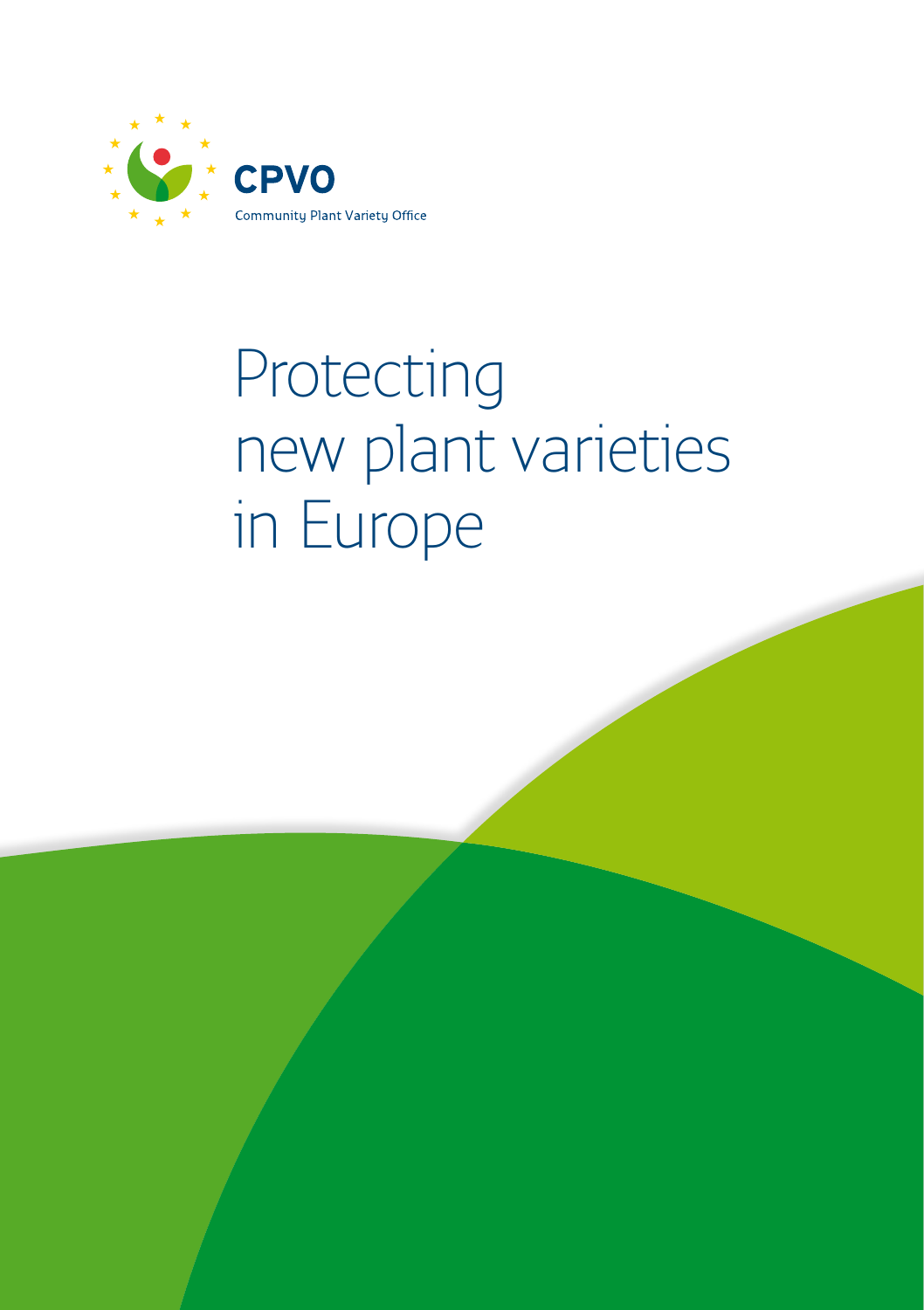

## **OUR MISSION: TO DELIVER AND PROMOTE AN EFFICIENT INTELLECTUAL PROPERTY RIGHTS SYSTEM THAT SUPPORTS THE CREATION OF NEW PLANT VARIETIES FOR THE BENEFIT OF SOCIETY**

In operation since 1995, the Community Plant Variety Office (CPVO) is the European Union agency responsible for managing the Community Plant Variety Rights system. Its headquarters have been located in Angers (France) since 1997.

As with other intellectual property rights, protecting research and creativity in the field of plant varieties is a strategic goal for breeders, who need to invest in the creation of new varieties able to satisfy market requirements.



## **A SOLUTION TO THE CHALLENGES OF PLANT BREEDING**

The European Union's system of protection for plant varieties, which is based on the principles of the 1991 act of the International Convention for the Protection of New Varieties of Plants, contributes to the development of agriculture and horticulture. By stimulating innovation and research, the EU system promotes the development of new varieties in the marketplace.

Breeders cannot merely rely on supplying existing varieties. To maintain business, new varieties meeting enhanced quality, disease-resistance, productivity and environmental criteria need to be created. The Community Plant Variety Rights (CPVR) system incorporates the principle of the breeders' exemption, which guarantees free access to protected varieties for the development and exploitation of new plant varieties.

The CPVR system is a concrete response to all of these requirements; it provides an intellectual property right for new varieties of plants that is valid throughout the European Union (with almost half a billion inhabitants). Prior to 1995, a breeder wanting to protect a new variety throughout the entire European Union had to submit a separate application in each of the Member States.

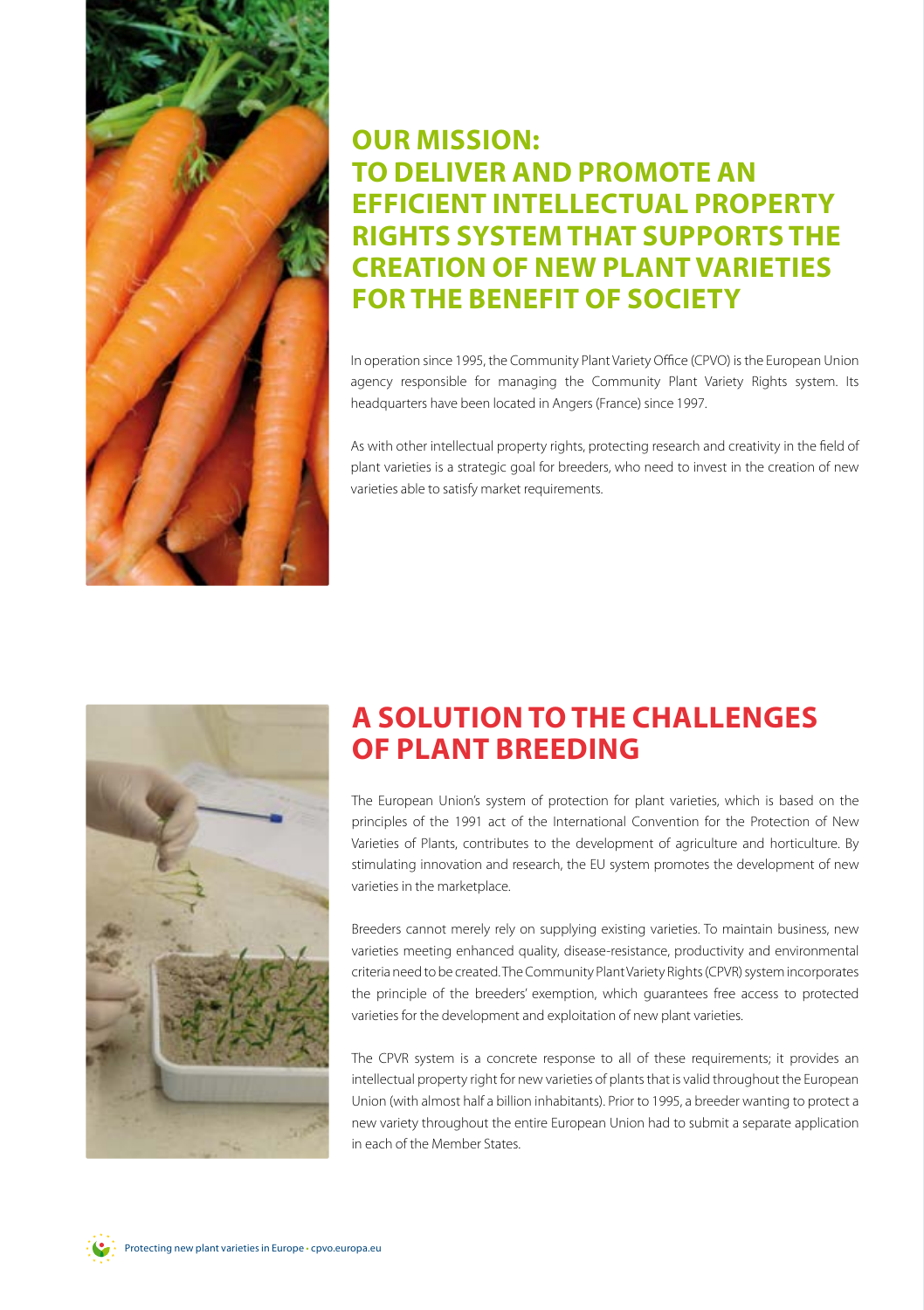



## **THE WORLD'S MOST EXTENSIVE PLANT VARIETY PROTECTION SYSTEM**

The protection of plant varieties is a specific form of industrial property right applied in various countries around the world. The objective is to encourage and promote the creation of new varieties and to improve the quality of products for the benefit of consumers.

The EU protection system managed by the CPVO provides added value in the sense that breeders can achieve a return on investment throughout the entire European Union. All botanical taxa are eligible for protection.

To date, ornamental species account for the largest number of applications (approximately 55 %), ahead of agricultural species (approximately 25 %) and fruit and vegetable species (approximately 20 %).

More than 3 000 applications are processed each year, making it the most extensive system of its kind in the world.

Although applications are received primarily from individuals and companies in EU Member States, almost 21 % come from countries outside the European Union.



Protecting new plant varieties in Europe • cpvo.europa.eu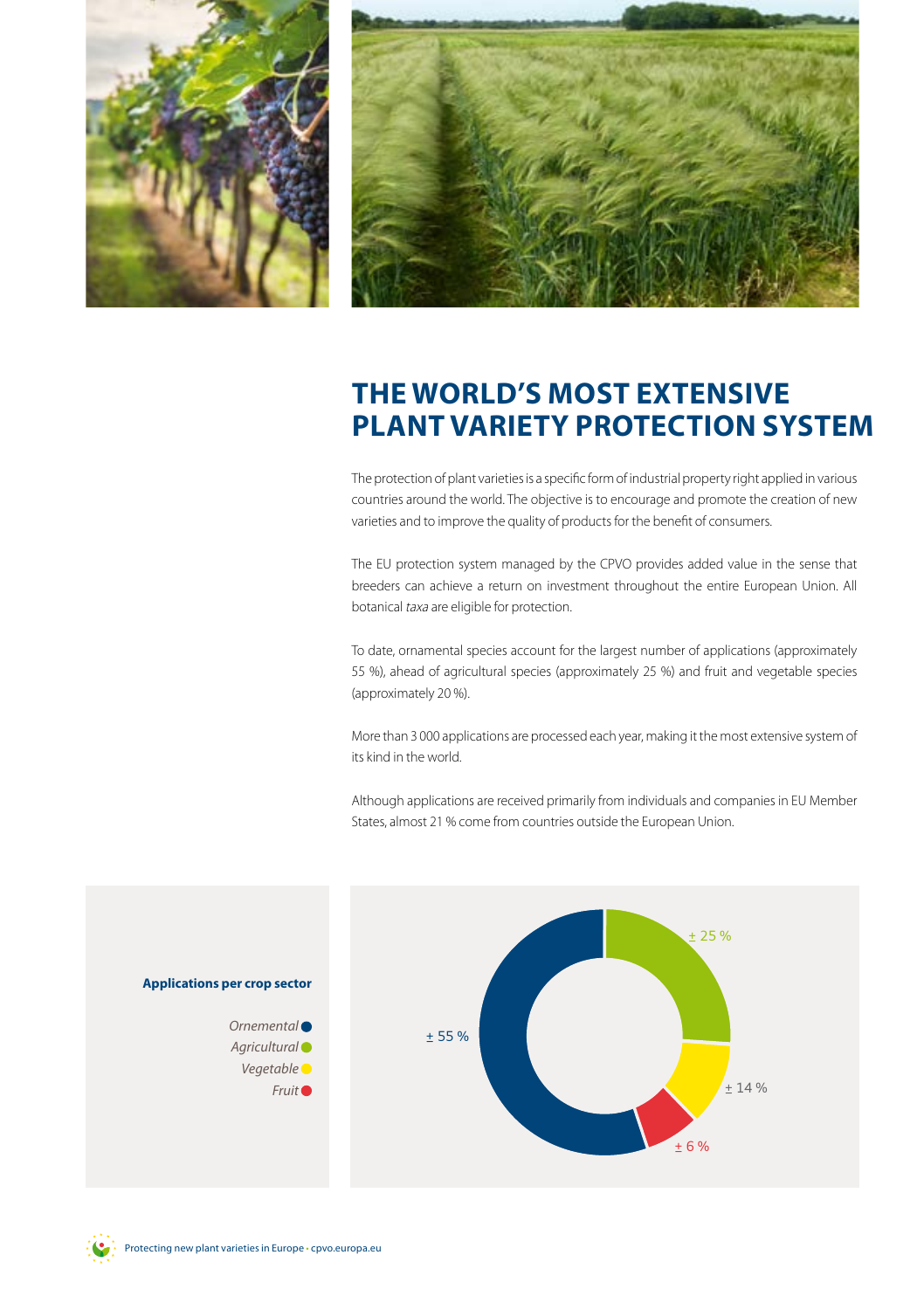

## Approach

## Procedure



## **THE MAIN STEPS IN PLANT VARIETY PROTECTION**

Protecting a new plant variety entails granting exclusive rights for the exploitation of the variety. The protection system is technically and legally complex, but the application procedure is simple. *Just follow the guide !*

### **A voluntary approach**

### **Who can apply ?**

Any individual or company can apply. Individuals and companies from outside the EU have to designate a procedural representative domiciled in the EU.

#### **How can applications be made ?**

An application for plant variety protection can be made directly to the CPVO using the online application system, MyPVR, or the electronic system, UPOV Prisma, in any of the 24 official languages of the European Union. Application forms are available from the CPVO website : http://cpvo.europa.eu/

### **A procedure that respects creativity**

#### **Checking the application**

The first task of the CPVO is to verify that the application is complete and eligible. The CPVO studies if the variety is in fact **novel** and if the other legal requirements have been fulfilled, such as entitlement to the variety for which protection is sought. If no formal impediment to granting a Community plant variety right is found, the CPVO arranges for technical examinations of the variety in question.

#### **Technical examinations**

The purpose of these examinations is to ensure that the criteria of distinctness, uniformity and stability are complied with. It is crucial that the variety submitted meets these three conditions.

#### **Distinctness**

The variety must be clearly distinguishable from any other variety of common knowledge at the date of application.

**Uniformity**

The variety is considered to be 'uniform' if it is uniform in the expression of its characteristics.

 **Stability**

The variety is considered to be 'stable' if it remains unchanged after repeated propagation.

These technical examinations are entrusted to competent bodies. They are conducted in accordance with protocols established by the CPVO and are monitored by its technical experts. Accordingly, the variety for which protection is sought is compared with existing varieties of the same species.

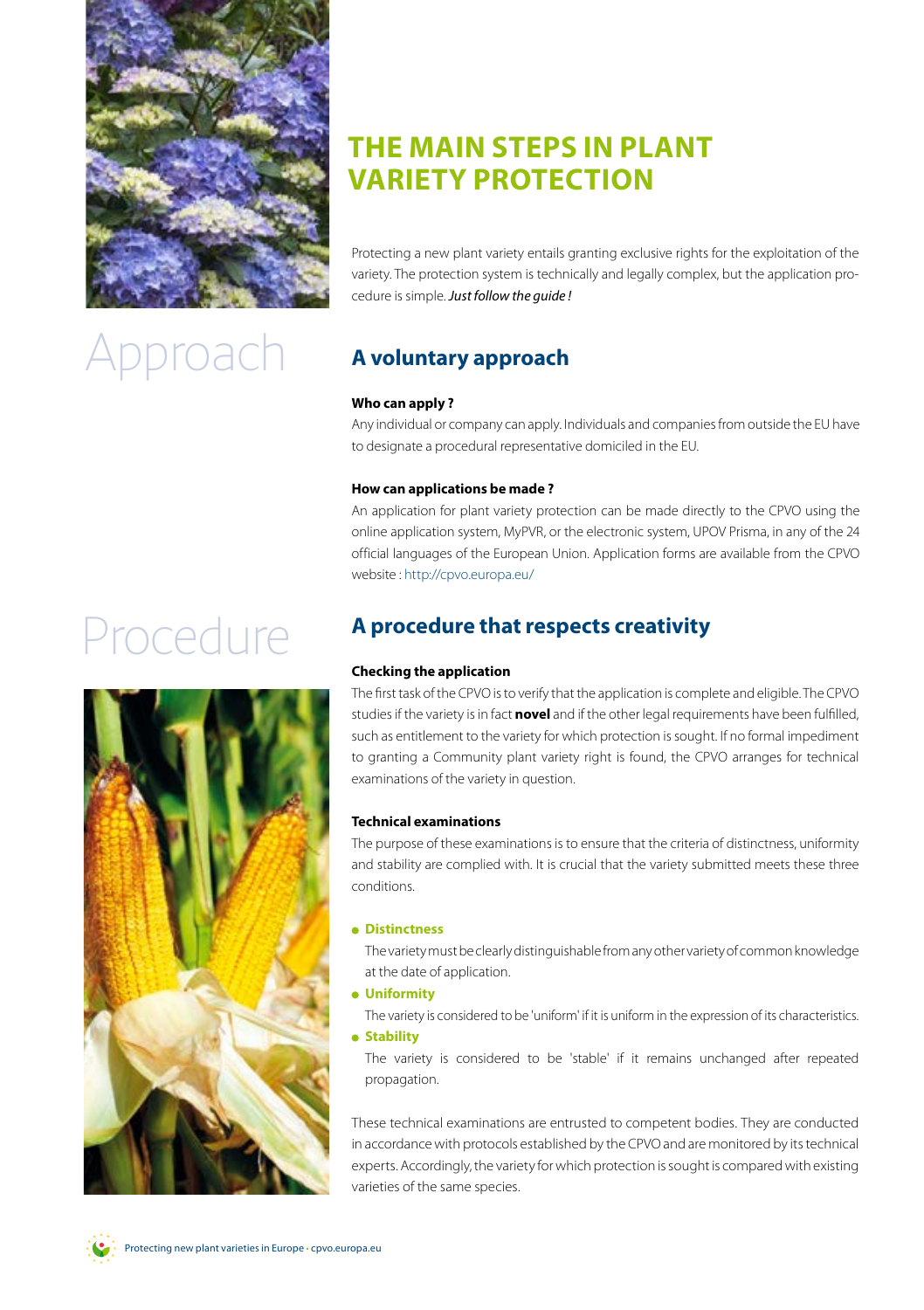

## Title



### **A title with a European dimension**

#### **Variety denomination**

In addition to the technical requirements, a variety must be identified by a variety denomination, which is proposed by the applicant. To be approved, a variety denomination must fulfil several criteria: it must allow the variety to be clearly identified and ensure that it is different from a denomination identifying an existing variety of the same or a related botanical species. The suitability of a proposed denomination can be checked in the CPVO's Variety Finder database. This database is open to the public.

#### **Grant of title**

If the findings of the technical examinations are conclusive and all other requirements have been met, the CPVO grants a Community plant variety right. In so doing, it issues the titleholder a certificate and a copy of the official variety description of the protected variety.

#### **Duration of protection**

Community plant variety rights are granted for 25 years as a general rule, or for 30 years in the case of vines, potatoes and trees.

## Protection **A unitary scheme**

Community plant variety right protection cannot be combined with national protection or with a patent. Any national protection or patent previously granted is ineffective for the entire duration of the Community plant variety right.

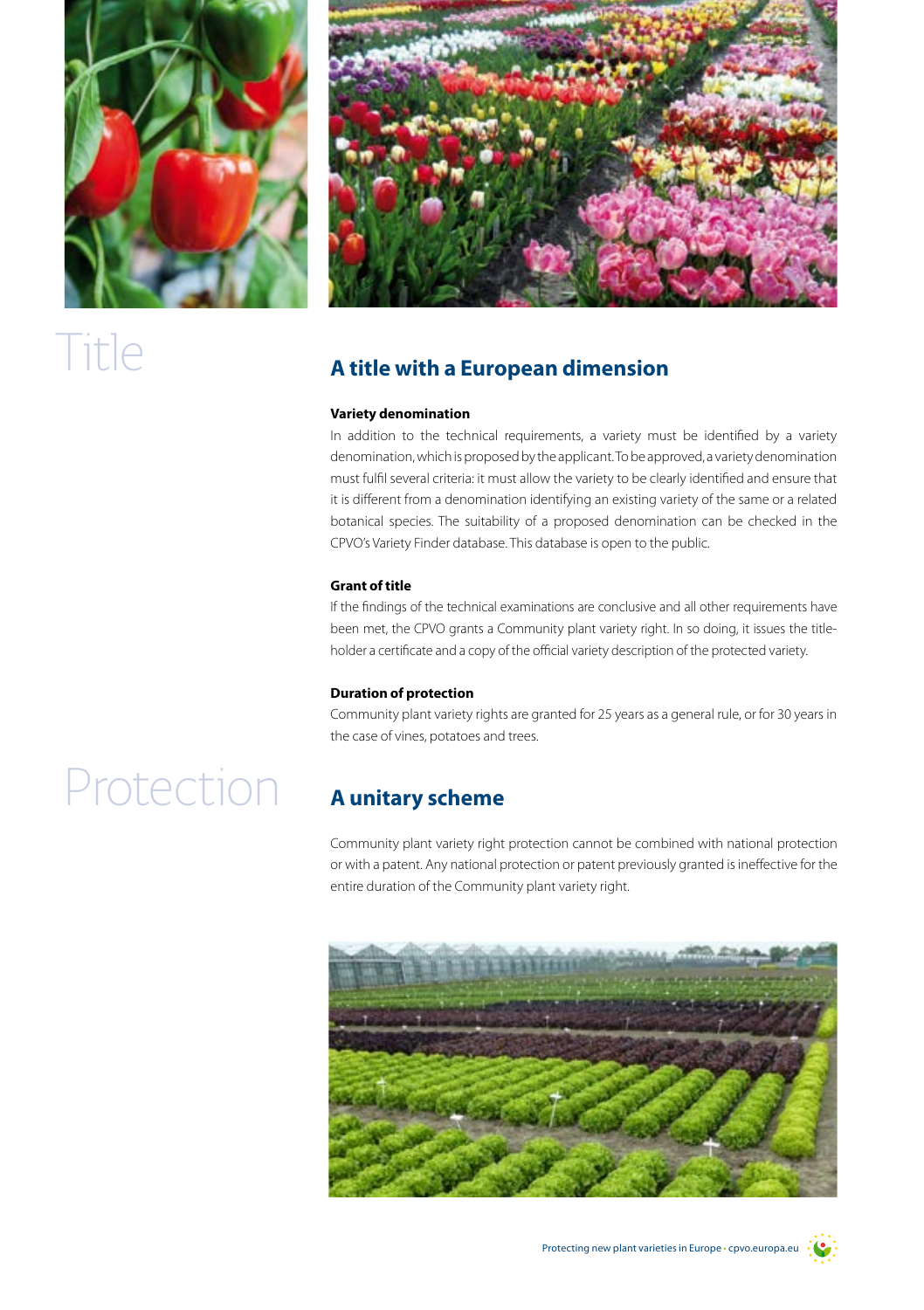

## **AN EU AGENCY MEETING THE CHALLENGES OF THE PLANT BREEDING INDUSTRY**

The CPVO is a self-financing European Union agency with independent legal status. It collects fees for the activities it conducts each year. The CPVO is supervised by an Administrative Council composed of representatives of the Member States and of the European Commission, as well as observers. The Administrative Council lays down general guidelines, monitors activities, adopts a budget and watches over the accounts.

The CPVO is managed by its president who is assisted by a vice-president; both are appointed by the Council of the European Union. The CPVO currently employs about 50 staff members of various EU nationalities in separate units and support services, including an independent Quality Audit Service.

Alongside the CPVO a Board of Appeal comprising independent members (a chairperson nominated by the Council of the European Union and two other members) has been established. It is responsible for deciding on appeals made against decisions taken by the CPVO. Actions against the decisions of the Board of Appeal can be lodged before the Court of Justice of the European Union in Luxembourg.

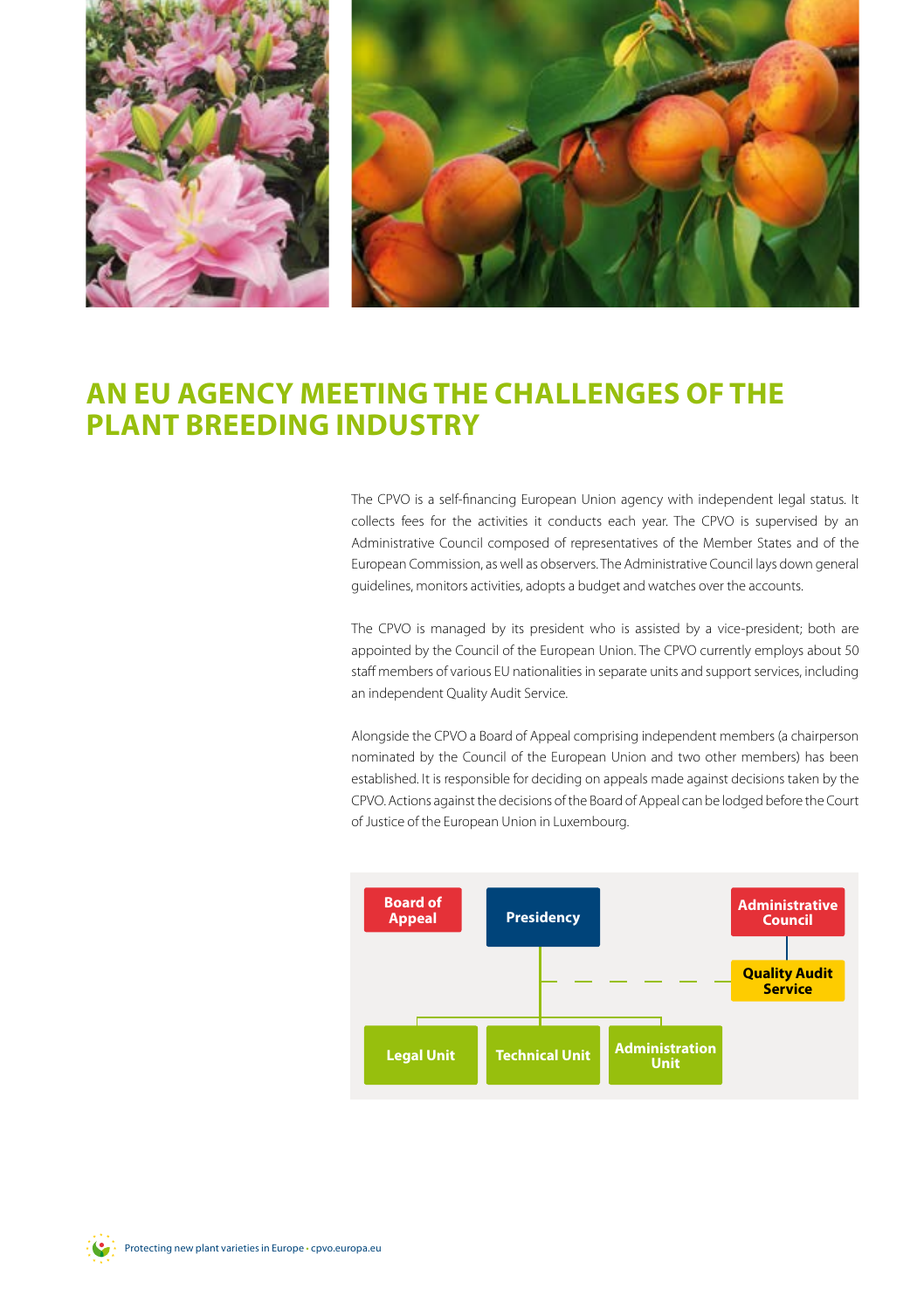## **ABOUT THE CPVO : CPVO.EUROPA.EU**

details on the CPVO's activities. It also supplies the varieties within the CPVR system. Applications and official gazette on its website, which provides an annual report with an annex listing all the protected